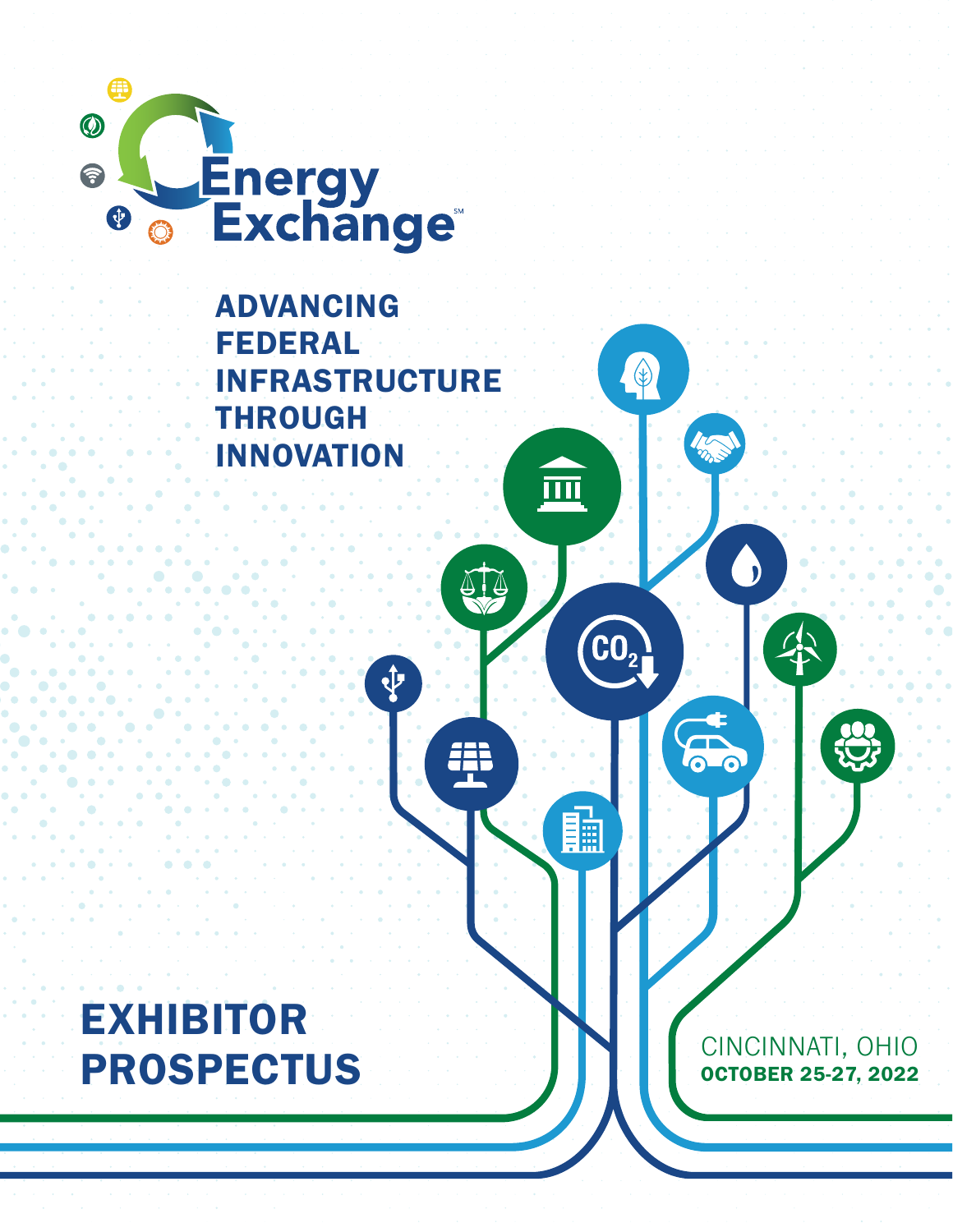

#### EXHIBITOR PROSPECTUS <sup>2</sup>

# EXHIBIT IN CINCINNATI

Energy Exchange 2022 is a unique opportunity to make a lasting impression on government leaders and decision-makers from across the U.S. Exhibiting at this innovative Trade Show gives your company access to over 2,000 facility, energy, fleet, and water managers ranging from military and federal personnel to State and Local planners and buyers – all looking for ways to cut costs, improve outcomes, and boost efficiency and resiliency.

WE ANTICIPATE OVER 2,000 **ATTENDEES** IN 2022

Don't miss this opportunity to meet qualified resource managers and grow your business exponentially.



# TOP REASONS TO EXHIBIT

- Connect with resource managers at the federal, state, and local levels.
- Understand what government customers want
- and need.
- Hear about emerging energy trends in the government sector.
- Hold strategic meetings with current customers.
- Meet potential new customers.
- Generate leads to follow the rest of the year.
- Create awareness of your newest technologies and services.
- Showcase leading edge innovations .
- Demonstrate your products.
- Announce new programs or products.
- See what other industry leaders are doing.
- Position your company as a leader in the energy sector.

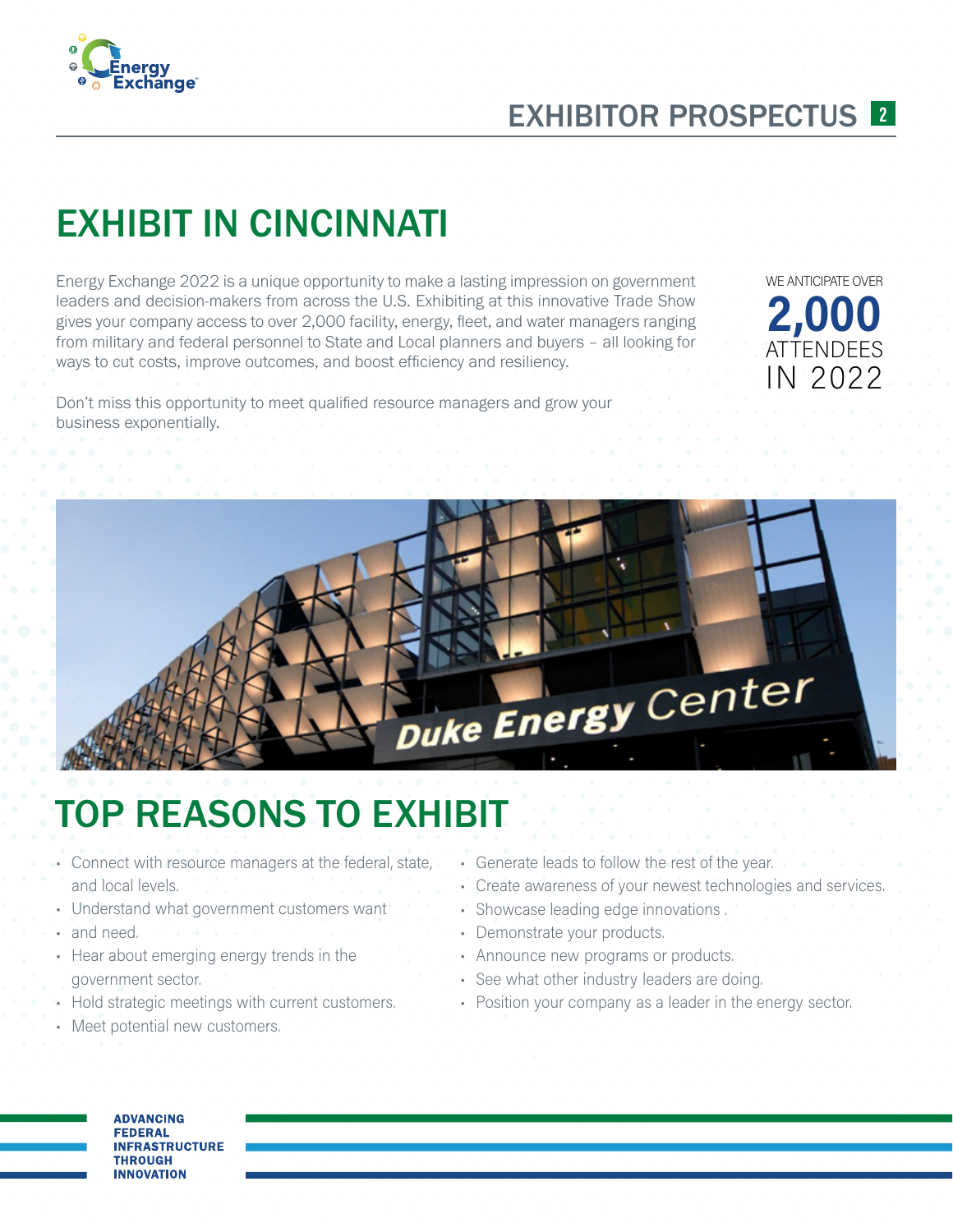#### Energy **Exchange**

### EXHIBITOR PROSPECTUS<sup>3</sup>

# ATTENDEE PROFILE

Attendees of the Energy Exchange have one thing in common: a need to conserve resources and improve project outcomes.

Federal, State, and Local government resource managers come seeking commercial, residential, and industrial solutions.

These professionals cover a variety of project management disciplines and include:

- Facility Managers
- Fleet Managers
- Water Managers
- State Resource Managers
- City Planners
- Procurement Officers
- Building Commissioners
- Project Implementation Specialists
- Energy Auditors
- Compliance Managers
- Financial Managers
- Attorneys
- Engineers
- Research, Design, and Development Professionals

# ATTENDEES COME FROM MANY BACKGROUNDS



**ADVANCING FEDERAL INFRASTRUCTURE THROUGH INNOVATION**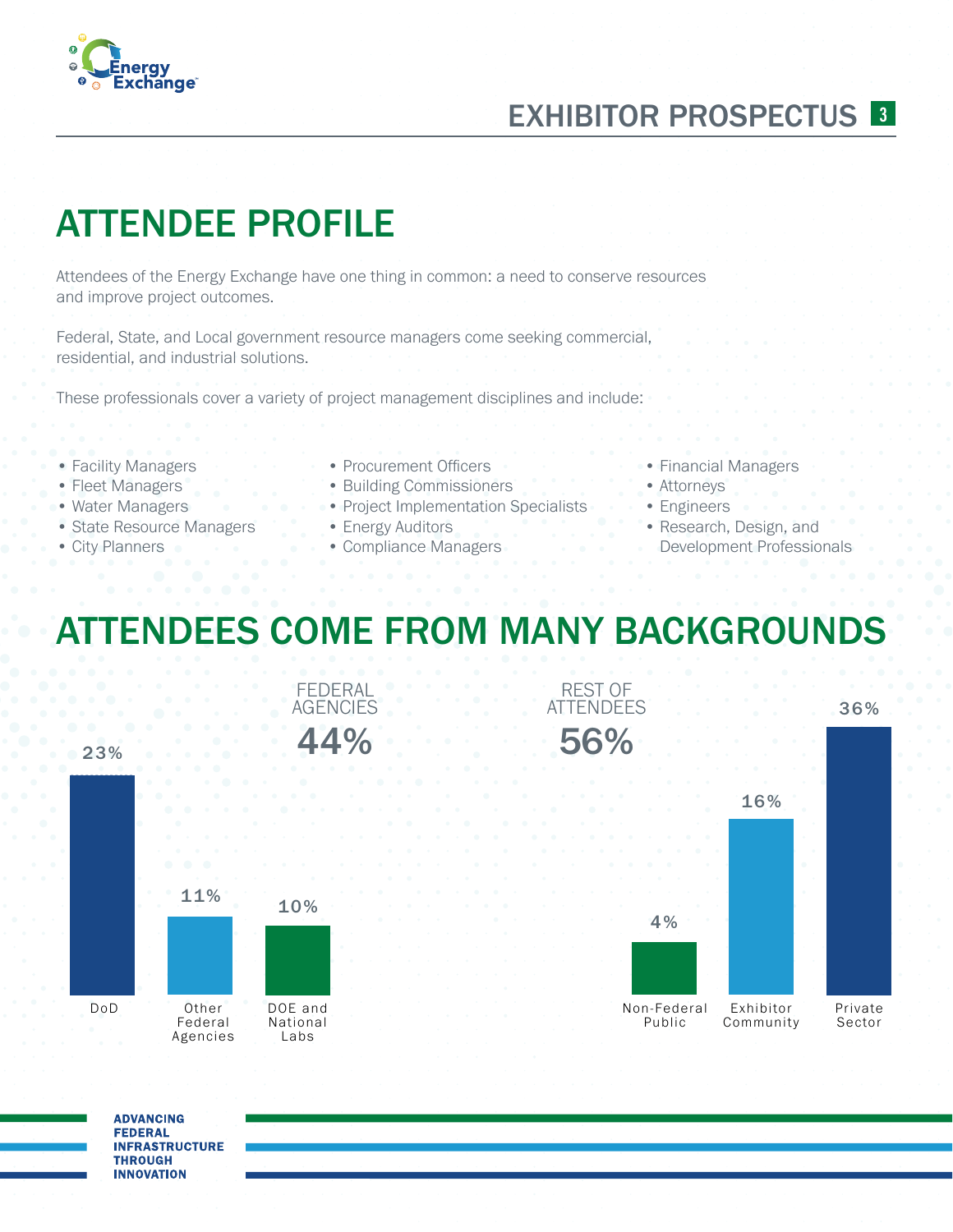

#### EXHIBITOR PROSPECTUS <sup>4</sup>

## ATTENDEES' TOP REASONS FOR ATTENDING



All inline booths come with an  $8'$  high back wall drape, a 33" high side rail divider drape, one 6' draped table, chairs, 1 wastebasket, and an ID sign with your company name and booth number.

registrations

registrations

**ADVANCING FEDERAL INFRASTRUCTURE THROUGH INNOVATION**